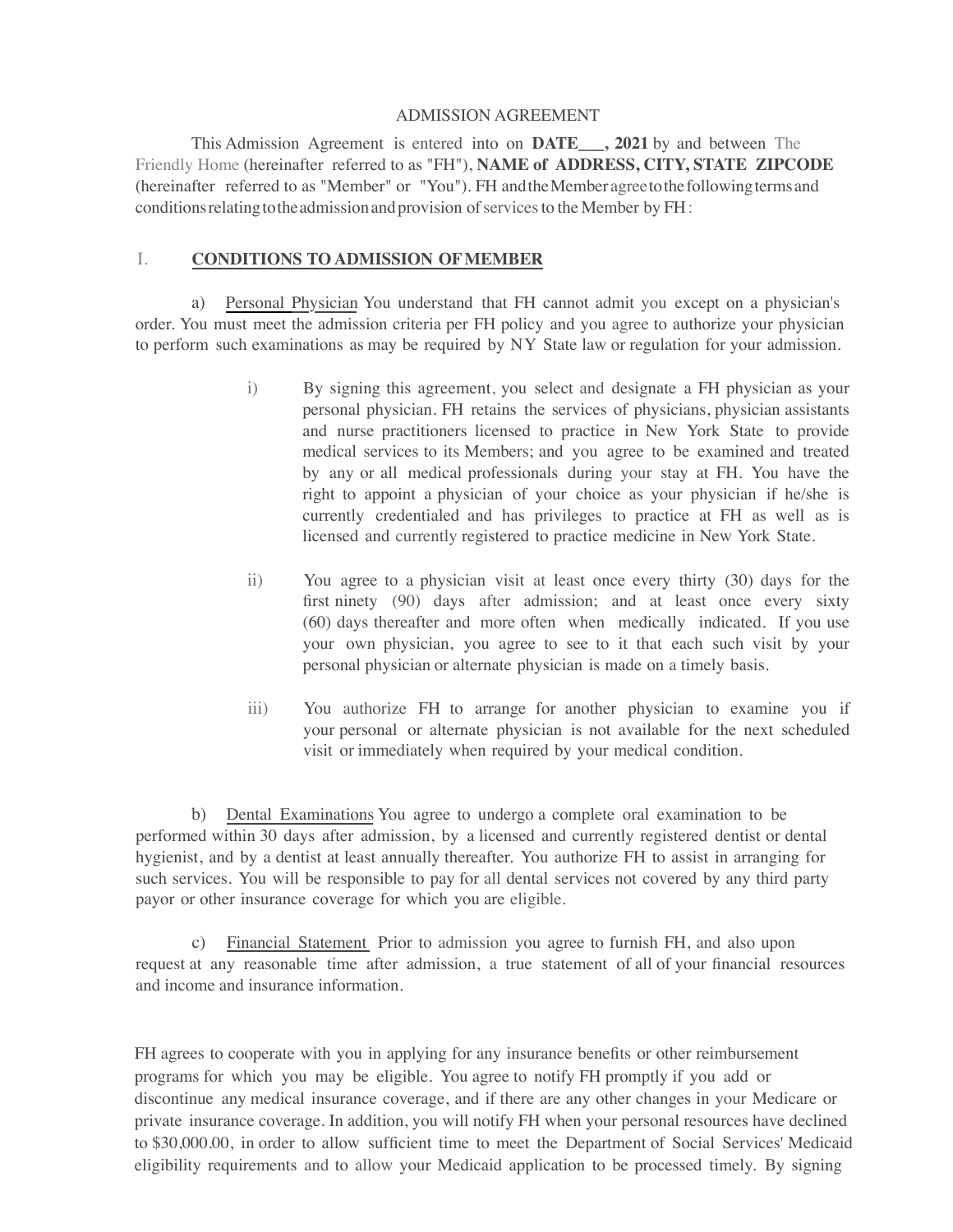this Agreement you certify that the financial information you have provided to FH, which is hereby made a part of this Agreement, is true, accurate, complete, and can be relied upon by FH.

# **II. RESIDENT DESIGNATED REPRESENTATIVE, POWER OF ATTORNEY, AND HEALTH CARE AGENT**

a) You have appointed one or more individuals to act on your behalf as your Member Agent(s), as indicated in your Fiscal Agent Agreement and/or other legal documents provided. The Member Agents you appoint are your Designated Representative, your Fiscal Agent and/or Power of Attorney, and your Health Care Agent. You agree to promptly notify FH of any and all changes in address, phone number or identity of any Agent. You direct all current and future Fiscal Agents and/ or Powers of Attorney to (1) meet all payment obligations under this Agreement from Member's assets and/or insurance coverage, including by signing additional authorizations as required, (2) cooperate in obtaining Medicaid and recertification of Medicaid for Member, if needed, (3) manage Member's assets responsibly so that FH will not be denied payment for the cost of care from Member's assets and from Medicaid. Member authorizes FH and its agents, including without limitation, FH 's attorneys and debt collectors, to communicate directly with Member's Agents and family members regarding the terms of this Agreement , including without limitation with respect to payment of Member's bills and debt to FH and collection of any amount owed to FH.

# III**. SERVICES PROVIDED BYFH**

## a) Basic Services

FH shall provide the Member the following Basic Services for the Basic Charge specified in Section IV (a) of this Agreement:

i) **Room.** Lodging, a clean, healthful, sheltered environment, properly outfitted room. Member understands that room transfers may be necessary, and agrees to cooperate in making such changes.

3156EastAvenue, Rochester, NY 14618

- ii) **Board.** Board, including therapeutic or modified diets as prescribed by a physician.
- iii) **Nursing and Other Services.** Twenty-four hours per day nursing care and services by other staff members in the daily performance of their assigned duties.
- iv) **Equipment and Supplies.** All equipment, medical supplies and modalities notwithstanding the quantity usually used in the everyday care of FH Members, including but not limited to: catheters, hypodermic syringes and needles, irrigation outfits, dressings and so forth. Also, the use of equipment customarily stocked by FH including but not limited to: crutches, walkers, wheel chairs and/or other supportive equipment. This also includes training in the use of equipment when necessary, unless such item is prescribed by your physician for your regular and sole use. Those supplies which are Medicare allowable will be billed to Medicare Part B and are not part of the basic charge.
- v) **Oxygen.** Oxygen is provided as a part of the Member's care and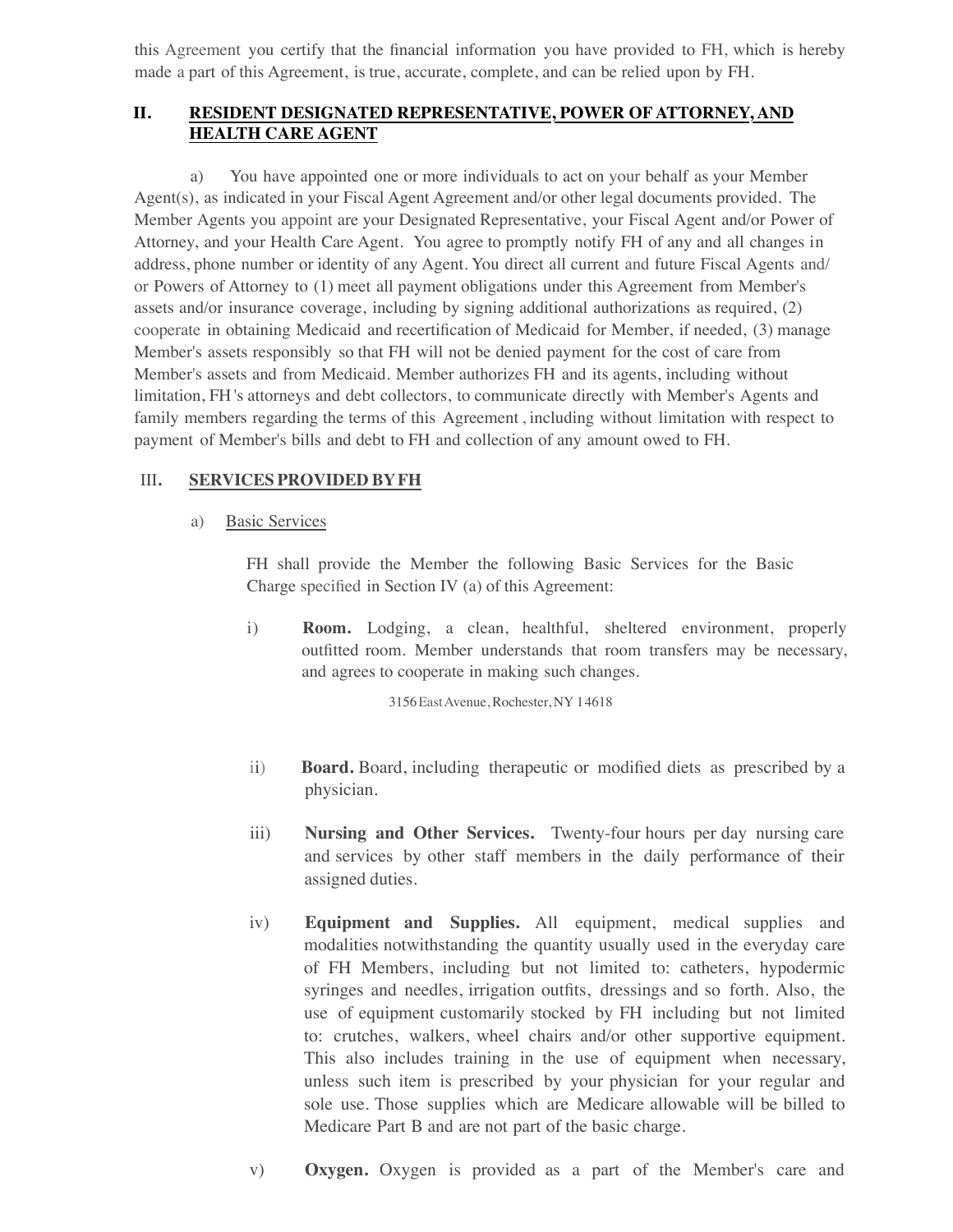treatment when ordered by the Member's medical providers.

- vi) **Bed Linen.** Fresh bed linen, as required, changed at least twice weekly, including sufficient quantities of necessary bed linen or appropriate substitutes are available; linen is changed as often as required for incontinent Members.
- vii) **Gowns or Pajamas.** Hospital gowns or hospital pajamas as required by the clinical condition and needs for privacy and dignity of the Member, unless the Member elects to furnish these items.
- viii) **Laundry Service.** Laundry services for hospital gowns or pajamas and other launderable personal clothing items used by Member.
- ix) **Medicine Cabinet Supplies.** General household medicine cabinet supplies, including but not limited to: non-prescription medications as stocked by FH, materials for routine skin care, oral hygiene, routine care of hair and so forth, except when specific items are medically indicated and prescribed for exceptional use by a specific Member.
- x) **Assistance/Supervision.** Assistance and/or supervision when required with activities of daily living, including but not limited to toileting, bathing, feeding, ambulating/mobility and transfers.
- xi) **Activities.** An activities program, including but not limited to a planned schedule of recreational, motivational, social and other activities, together with necessary materials and supplies.

3156East Avenue, Rochester, NY 1 4 618

- xii) **Social Work and Pastoral Care Services.** Assistance in obtaining qualified social services and pastoral care services as needed, in coordination with available community resources, together with consultation by a qualified Social Worker.
- xiii) **Dental Services.** See (I b)
- xiv) **Physician/Physician Assistant/Nurse Practitioner Services.** The services of the attending physician, physician assistants, and/or nurse practitioners are available. If such individuals are employees of FH, your medical insurance carrier will be billed as appropriate. You will be notified of any co-pays or deductibles as they apply.

## b) Additional Services

FH agrees to make available to you on a fee-for-service basis the additional services listed below to the extent that your personal physician orders them. Member shall be responsible for and shall promptly pay for all fees, co-payment, co-insurance and deductible amounts due for any and all of these services provided to the Member.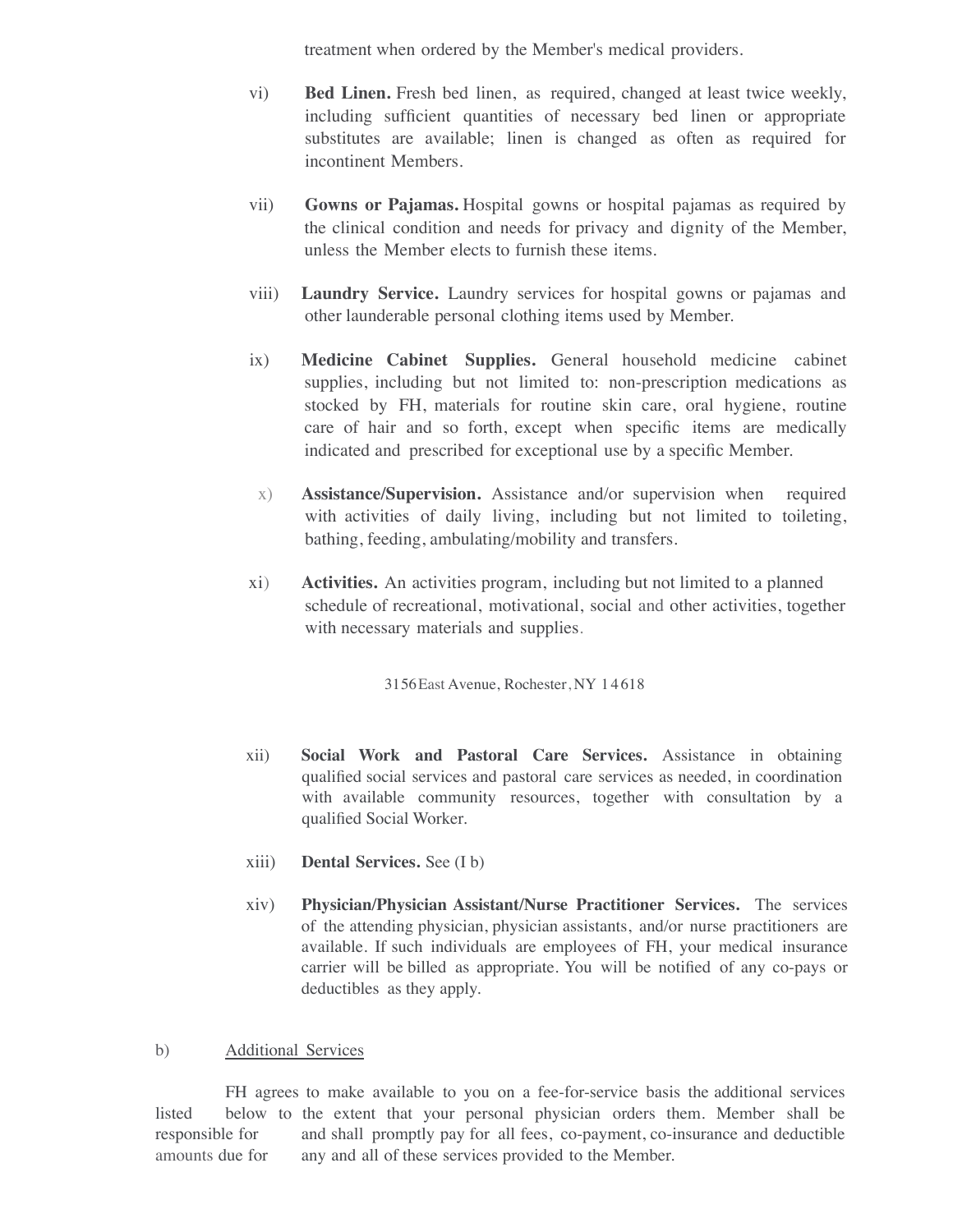- i) **Audiology.** Services related to your hearing to be administered by a qualified audiologist.
- ii) **Therapy Services.** Physical, occupational and/or speech pathology treatment provided by or under the supervision of a qualified therapist as prescribed by your physician. Respiratory therapy, as prescribed by the primary care physician. Rehab services for a mental disorder and intellectual disability, or services of a lesser intensity, as prescribed by the primary care physician.
- iii) **Lab or x-ray.** Laboratory and radiology services administered by appropriately licensed personnel.
- iv) **Podiatry .** Podiatry services administered by an appropriately qualified specialist which services may include special nail care, corn and callous care, and other procedures as ordered by your physician.
- v) **Medical Specialty Services.** Medical specialty services including but not limited to psychiatry, dermatology, orthopedics, surgery and ophthalmology provided by a qualified specialist.
- vi) **Prescription Drugs.** Prescription drugs are not included in the FH daily rate. For Members with Medicare Part D and/or other third party coverage, the costs of prescription drugs will be billed to such payor on a monthly basis. The cost of

3156 East Avenue, Rochester, NY 1 4618

the Member's prescription drugs that are not covered under any third party payor plan, including but not limited to Medicare Part D, will be billed monthly to the Member and the Member shall promptly pay all charges, co payments , co-insurance and deductible amounts due for the prescription drugs provided to the Member.

All medications administered to Members of FH must be dispensed by the FH contracted pharmacy. Medications brought to the FH from the Member's home or from another facility will not be administered to the Member.

- vii) **Dental Surgery and Prosthesis.** Dental surgery, orthodontia work, dental prosthesis (including repair).
- viii) **Additional Services and Supplies.** Additional supplies or services will be provided if prescribed or recommended by the attending physician. Examples of additional services and supplies include but are not limited to: diagnostic services as ordered by a physician and not routinely provided by FH, any outside medical specialists and consultants, audiology equipment, dental surgery and/or prosthesis, eye exams and/or glasses, and intravenous therapy.
- ix) **Transportation Expenses.** FH shall make arrangements for Member transportation as necessary for medical care or services provided outside of FH. The Member shall be responsible for the payment of transportation expenses not covered by third party payors.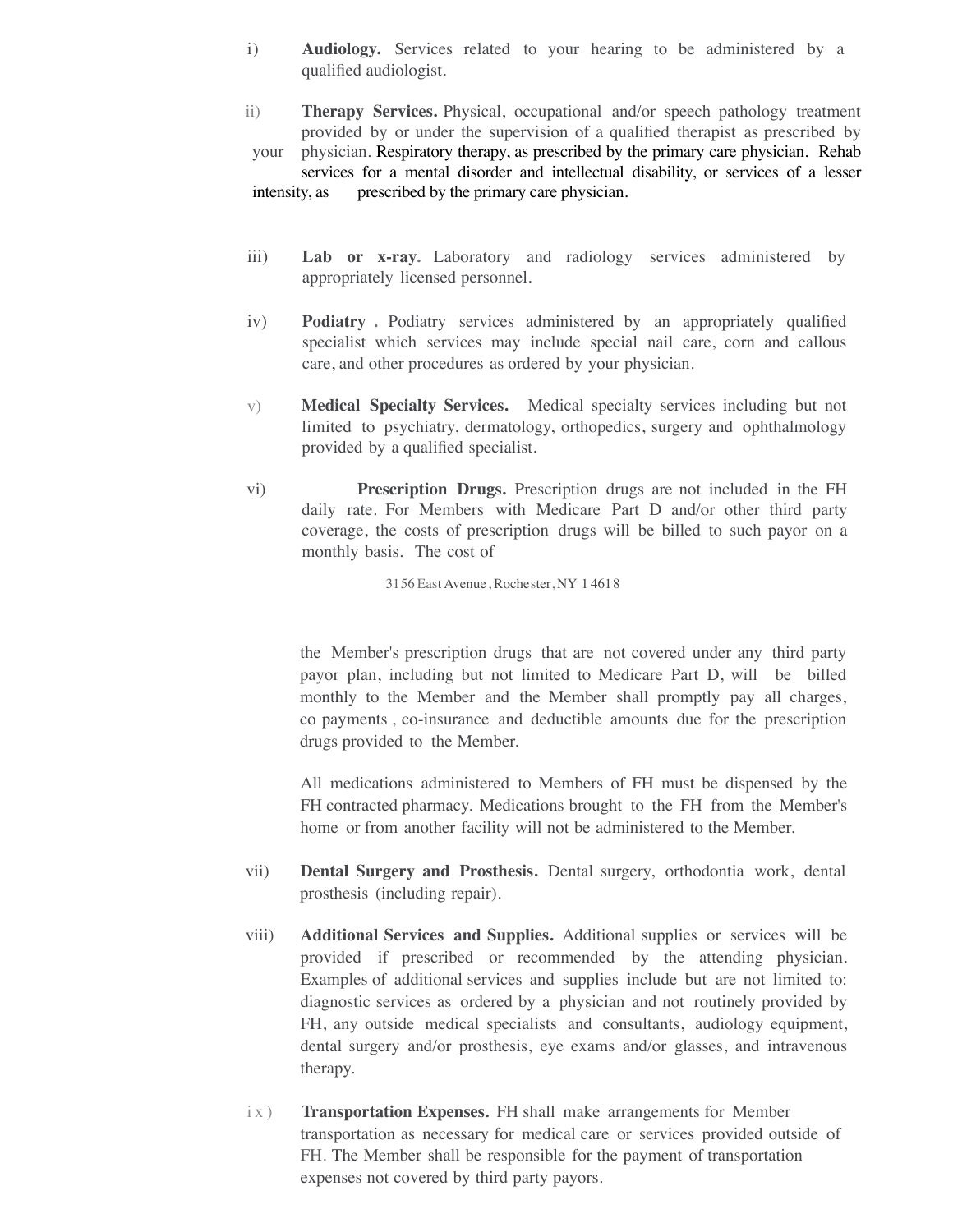x) **Personal Items.** The Member shall pay for items of a personal nature including clothing, personal items, beautician and barber services, professional dry cleaning, cosmetics, specialty brand toiletries, newspapers, magazines, television and telephone service.

### IV.

iv)

### a) Basic Charge

i) You agree to pay to FH the Basic Charge perday of \$XXX.00 plus a

## required New York State Assessment Tax.

- ii) FH reserves the right to adjust the Basic Charge and charges for additional services upon giving thirty (30) days' prior notice to Member, unless a room change to a room with a different rate is made in accordance with the Member's wishes or needs.
- iii) Member will be charged for the day of admission but will not be charged for the day of discharge.

## b) Initial Payment

- i) If the Member is private pay, without third party payer or other insurance coverage in force on the day of admission, or a Member who has not requested a Medicare eligibility review, Member may be requested to provide advance payment to the FH, prior to or on the day of admission, this amount being equal to sixty (60) days advance payment of the Basic Charge not including any charges for ancillary services.
- ii) If the Member is a Medicaid recipient, the Member shall pay FH the amount specified in the NAMI Budget Letter. You agree to provide FH with a copy of your Budget Letter upon receipt.
- iii) If the Member has Medicare Part A coverage in effect for admission to FH, no initial payment is due to FH until the Medicare Part A coverage ends or is denied.
	- iv) You agree to and hereby assign, direct and authorize payment to FH or

its contract service designees, any Medicare, Excellus, MVP or other related insurance benefits for any covered services furnished by or through FH, including physician services while a Member at FH. You agree to provide proof of all insurance coverage and to provide FH with written notice of any changes in your insurance coverage or insurance carrier.

## c) Monthly Payment

i) Basic Service Fees are due on the day of admission for the balance of the month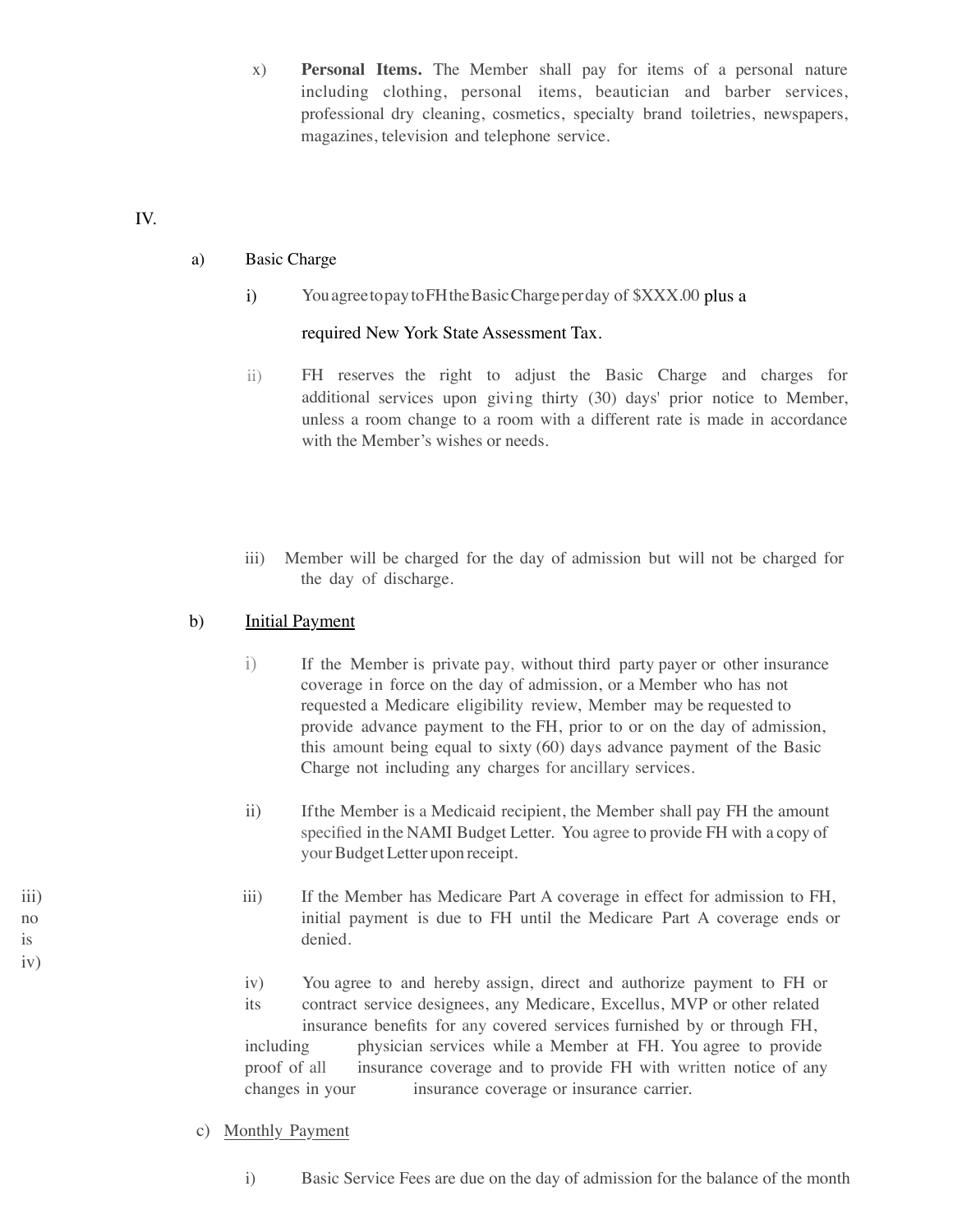of admission. Basic Service Fees for all subsequent months are due the first day of each month. The fee is calculated by multiplying the daily rate by the number of calendar days in the month. The calculation includes the day of admission and excludes the day of discharge.

ii) If the monthly charge is not received by the Home within ten (10) days after it is due, the Home may charge a late payment of 1.25% of the amount overdue for each month or portion of a month for which it is overdue, not to exceed the maximum amount permitted by law.

iii) If the Member is discharged prior to the end of a period for which the Basic Service Fee has been paid, prepaid monies in excess of the amount necessary to cover charges for services already provided will be refunded to the Member, Fiscal Agent or Designated Representative.

iv) In the event of the Member's death, the Home will refund to the Member's estate, or to whomever has been appointed by the Surrogate Court, any prepaid monies in excess of the amount necessary to cover charges upon receipt of sufficient evidence that the party is entitled to the refund.

- v) Bedholds not covered by insurance are due in the same manner as #1 above.
- vi) Any coinsurance and deductible amounts not covered by medi-gap insurance are payable by the Member or on his/her behalf by the Fiscal Agent.
- vii) Noncompliance with payment requirements or failure to timely pursue a Medicaid application may result in the Home's requirement of representative

payee status. In addition FH may require direct deposit to a designated financial institution account of the FH of governmental benefit checks including but not limited to Social Security, Veterans, or Railroad Retirement that is intended to satisfy the net allowable monthly income (NAMI) as determined by the Department of Social Services.

viii) The fiscal agent or Member authorizes the assignment of benefits of all applicable insurance payments (Medical or long Term Care) to be paid directly to The

## Friendly Home.

#### d) Financial Assistance Programs

 i) It shall be the responsibility of the Member and Fiscal Agent to make application for Medicaid or other reimbursement programs including the preparation of any and all supporting documents which may be required of the Member in connection with such application. FH agrees upon request to assist the Member and Financial Agent in the preparation and filing of such application.

ii) All payments due under this Agreement will continue to be made by the Member until FH receives written notice of the Member's eligibility to receive Medicaid or other reimbursement funds.

#### **V. MEMBER FUNDS**

a) Members may deposit money in a Member Safekeeping Account, maintained by FH in accordance with the terms of Section V (b) below, for use in paying for personal items. A Member who receives Medicaid shall receive such personal money as provided in the Medicaid regulations and may have all or any part of these funds deposited into a Safekeeping Account, maintained by FH in accordance with the terms of Section V (b) below, for use in paying for personal items.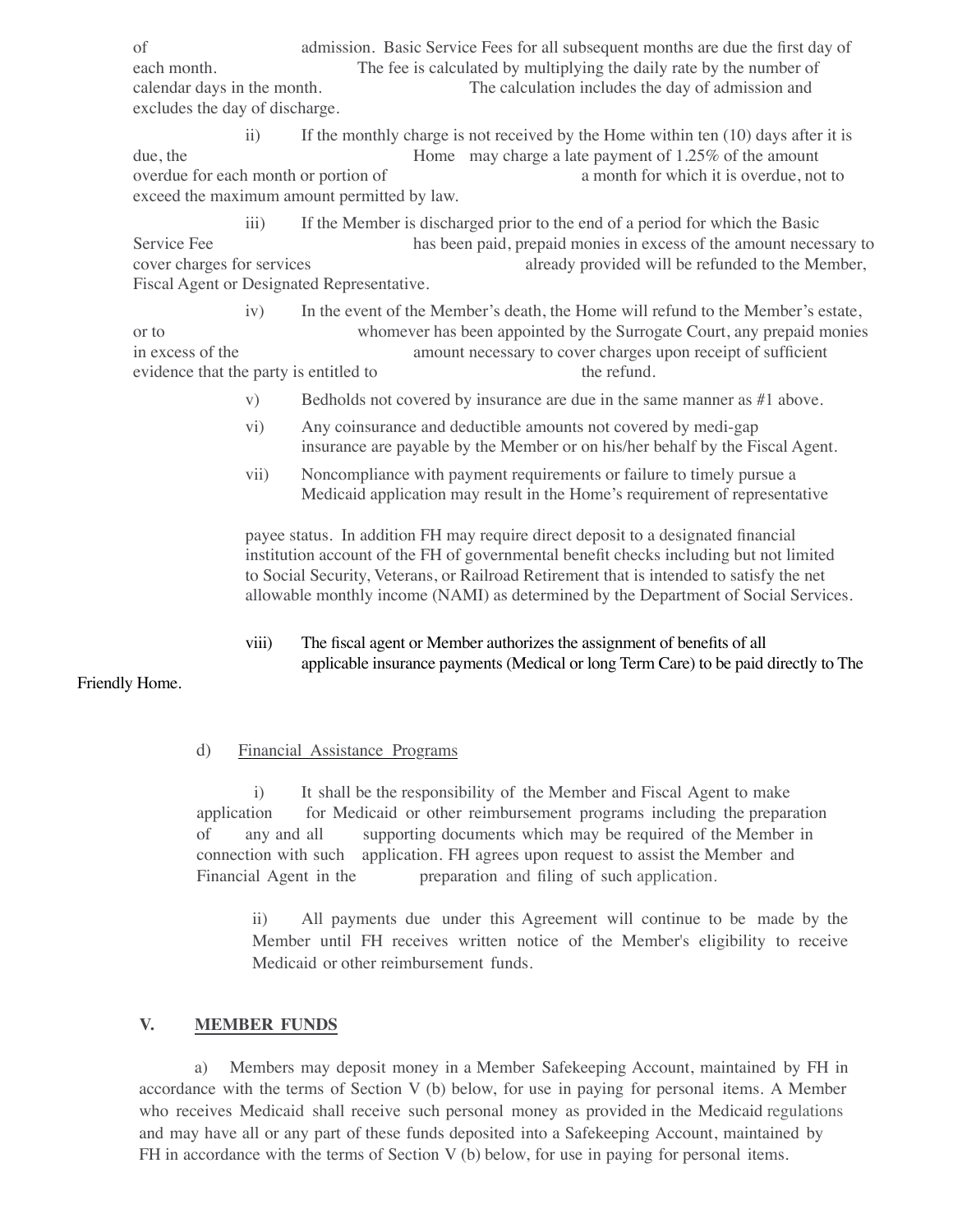b) FH makes available to its Members, on a voluntary basis, access to a Member Safekeeping Account. Money deposited into such accounts will be maintained by FH in an interest bearing account and may be withdrawn as cash during Business Office hours and after hours upon request by Member. FH will not be responsible for cash withdrawn by Member. A quarterly statement of account, including deposits, withdrawals and the interest earned and compounded quarterly on the funds in the account, will be provided to you or your representative. If Member funds go into a negative balance, the balance due must be paid immediately.

### VI.

#### a) Discharge of Member

i) The Member is free to leave FH at any time. The Member is requested to give seven (7) days prior written notice of the Member's voluntary discharge from FH.

ii) The Member agrees that in the event the Member discharges himself from FH against the advice of the attending physician and FH, the Member shall indemnify and hold harmless the physician, FH, its employees and agents, against all claims, actions, proceedings, costs, damages and liabilities, including reasonable attorneys' fees arising out of, connected with or resulting from such discharge.

## b) Discharge by FH

- i) FH may, upon thirty (30) days' prior written notice, transfer or discharge the Member if: the Member fails to timely pay for care provided; or, if FH ceases to operate.
- ii) FH may transfer or discharge the Member with less than thirty (30) days' notice: in event of a medical emergency or as necessitated by the Member's urgent medical needs; the health of individuals in FH would otherwise be endangered; the safety of individuals at FH would otherwise be endangered; when the Member's health has improved sufficiently to allow a more immediate transfer or discharge; the transfer or discharge is being made to comply with a request by the Member; or if an immediate transfer of the Member is required by licensing authorities.
- iii) The Member acknowledges that FH may transfer or discharge the Member to the Member's home, to the home of the Member's Designated Representative or family, or to any other location for which an appropriate discharge plan can be developed.

#### c) Discharge Planning for Transitional Care

You agree to accept discharge planning upon the advice of your personal physician and FH rehab team and to be discharged from FH upon attainment of the goals set forth in your care plan. You agree to cooperate and participate with FH staff in preparing and executing your discharge plan. Should you request and require long-term care services, you acknowledge and agree that you may be required to transfer to another bed within FH. A stay in transitional care does not guarantee placement on any other unit at FH. Formal application and admission criteria must be met. You further acknowledge that should you be admitted for longterm care services at FH, those services would be provided under this Member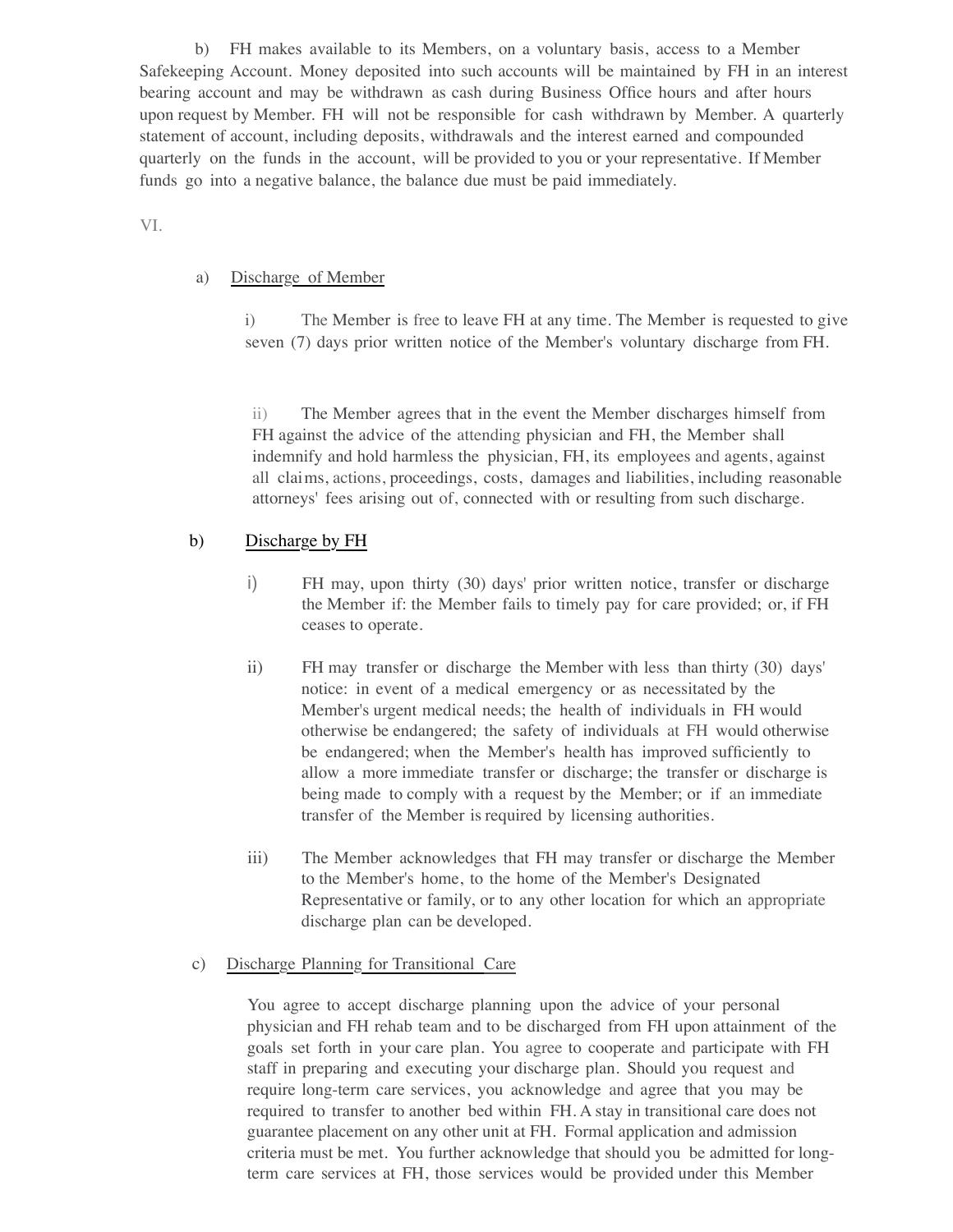Admission Agreement.

d) Refunds

Subject to Section  $V(a)$  and  $V(b)$ , FH agrees to refund promptly the proportion of prepaid charges in excess of the proportion obligated for services already furnished in the event the Member leaves FH prior to the end of a payment period for reasons beyond the control of the Member.

## e) Bed Hold Policy

When a Member is transferred to an acute care hospital setting, the bed is retained when:

- i) **Non - Medicaid Members.** The Member agrees to pay the Basic Charge for each day the bed is held during the period of temporary hospitalization.
- ii) **Medicaid Members.** Medicaid does not cover payment for bed holds when a Member is hospitalized. The Home will readmit on a priority basis.
- iii) **Therapeutic Bed Hold.** The Department of Health will reimburse the FH to reserve the bed of an eligible Medicaid recipient for a maximum of 10 days per 12 month period for temporary therapeutic leaves of absence.

## VII. RESPONSIBILITY FOR PERSONAL ITEMS

a) General

FH shall not be responsible for lost or damaged items of any kind including but not limited to cash, jewelry, eyeglasses, hearing aids or dental prostheses, unless such items have been given by the Member to FH for safekeeping or the FH is clearly responsible for their loss or damage.

- b) Responsibility for Personal Items upon Discharge or Death
	- i) Upon the discharge of the Member, Member shall be responsible for the timely removal of all personal items. The Member and Member Designated Representative agree to remove all of Members belongings on the date of discharge. Any personal items not removed from FH within thirty (30) days after notice has been given by FH shall be deemed abandoned. FH shall have the right to dispose of the items in any way including, but not limited to the sale of such items.
	- ii) Upon the death of a Member, the Designated Representative or Executor is asked to remove all of the Member's personal belongings within 24 hours. Items remaining in the FH after 24-hours will be generally inventoried and moved to a secure location. Any personal items remaining in FH thirty (30) days after notice shall be deemed abandoned. FH shall have the right to dispose of such items in any way including, but not limited to the sale of such items.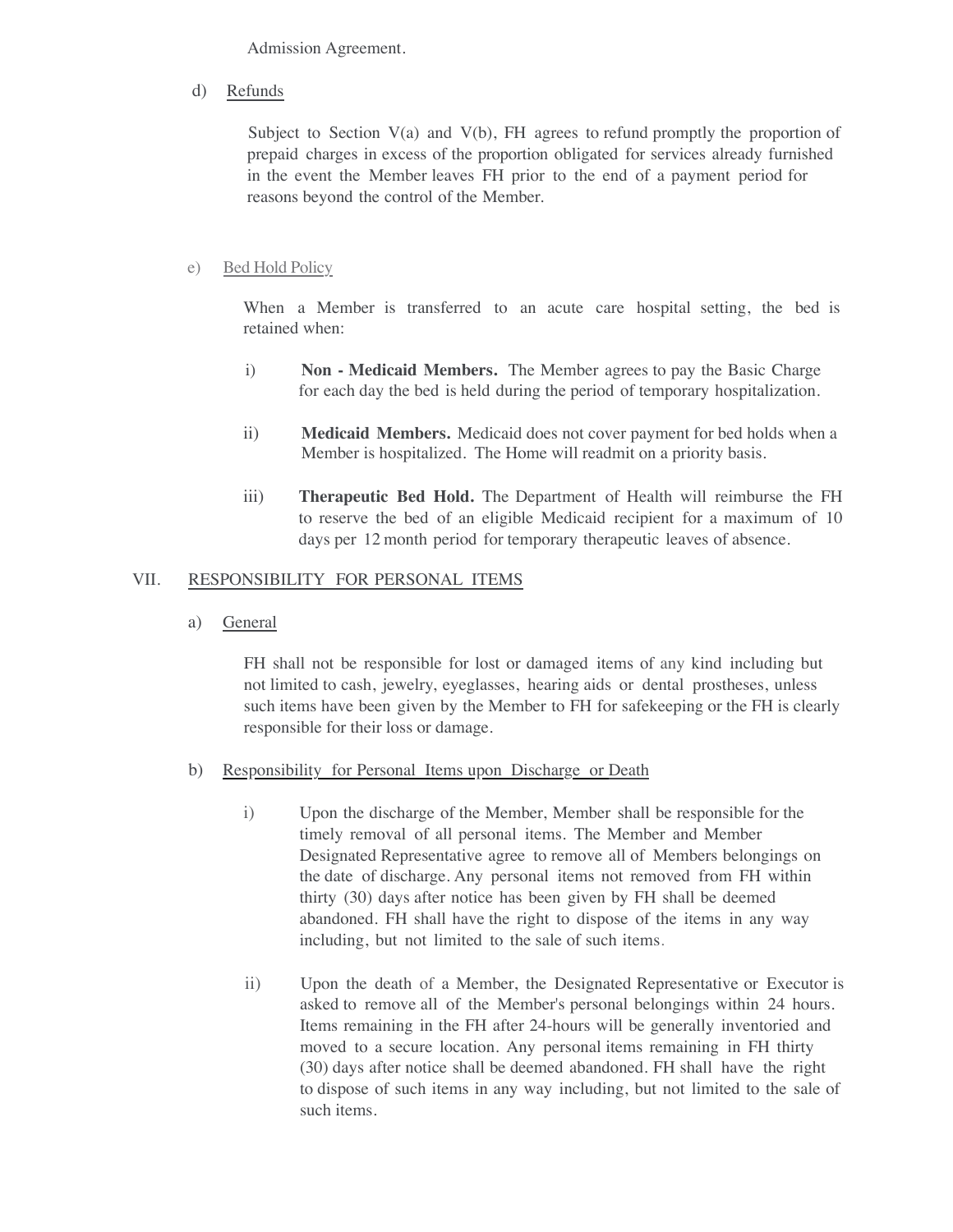#### VIII. MEDICAL AND FINANCIAL RECORDS

a) FH shall keep such records on the Member as are required by applicable law and regulations.

b) FH shall maintain the confidentiality of the Member's records. However, FH is authorized by the Member to disclose information from Member's records to representatives of the State Department of Social Services, State Health Department, other governmental bodies when required, appropriate health care professionals and personnel treating Member, and as required by third party contract payers. By signing this Agreement, Member hereby acknowledges receipt of the FH Privacy Notice.

### IX. MISCELLANEOUS PROVISIONS

 a) This Agreement contains the entire agreement between the parties and may not be amended or modified except in writing.

b) The failure of any party to require the performance of any term of this Agreement shall not prevent a subsequent enforcement of such term, nor be deemed a waiver of any subsequent breach.

> c) In the event any court of competent jurisdiction shall hold any of the provisions of this Agreement invalid or unenforceable, such holding shall not invalidate or render unenforceable any other provisions hereof.

> d) The laws of the State of New York hereof shall govern this Agreement and the terms and conditions.

> e) By signing this Agreement, Member certifies that the information given by Member in applying for payment under Title XVIII of the Social Security Act is correct. Member authorizes any holder of medical or other information about Member to release to the Social Security Administration or its intermediaries or carriers any information needed for a Medicare claim. The Member requests that payment of authorized benefits be made on the Member's behalf.

> f) By signing thisAgreement Member specifically designates FH as Member's agent for submitting payment requests to Medicaid or other payors and assisting with any Medicaid application, and for appealing any and all denials of such requests or applications. Member agrees to provide FH and Medicaid with any and all records and supporting documents

including bank and financial records, that may be required. Member hereby authorizes personnel of any banks or other financial institutions maintainingMember funds or other

assets to release information to FH representatives. Member agrees that upon filing of a Medicaid application or recertification application, Member appoints FH as a limited power of attorney for the Member solely for the purpose of obtaining banking and financial information necessary for Member's completion of the Medicaid or other applicable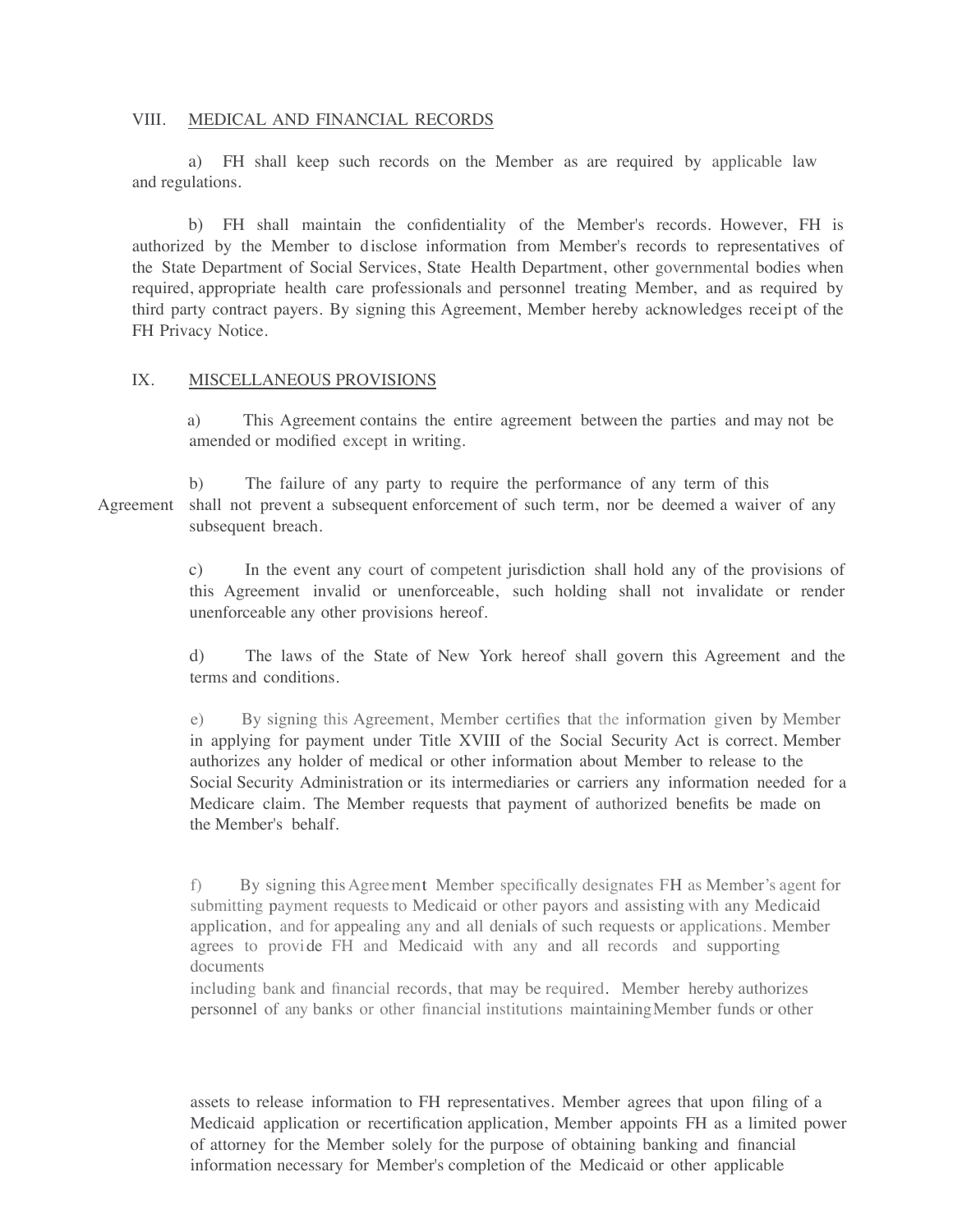application.

g) By signing this Agreement, Member expressly authorizes personnel of the county and/ or state department of social services, other Federal, State or local agencies, Medicare and other third- party payors to communicate with and furnish information to FH concerning Member's eligibility for Medicaid, Medicare or other insurance. Member grants FH access to the Member's Department of Social Services Medicaid application and recertification file.

# **X. RECEIPT OF DOCUMENTS**

The Member has received a copy of the following documents:

- a) Member's Handbook
- b) Advanced Directives Information
- c) Admission Agreement
- d) Resident Rights
- e) Fiscal Agent Agreement

## **XI***.* **PRIMARY CARE PHYSICIAN AFTER ADMISSION TO THE FRIENDLY HOME**

The name, address, and telephone number of the Member's primary care physician is:

**Name: Dr. NAME**

 **Address: 3156 East Avenue**

**Rochester, NY 14618**

**Friendly Home Medical Staff Office: 789-3020**

*STATE AND FEDERAL LAWS PROHIBIT DISCRIMINATION ON ADMISSION, RETENTION AND CARE OF MEMBERS ON THE BASIS OF RACE, CREED, COLOR, BLINDNESS, MARITAL STATUS, PHYSICAL HANDICAP, NATIONAL ORIGIN, SEX, SEXUAL PREFERENCE OR SPONSOR .*